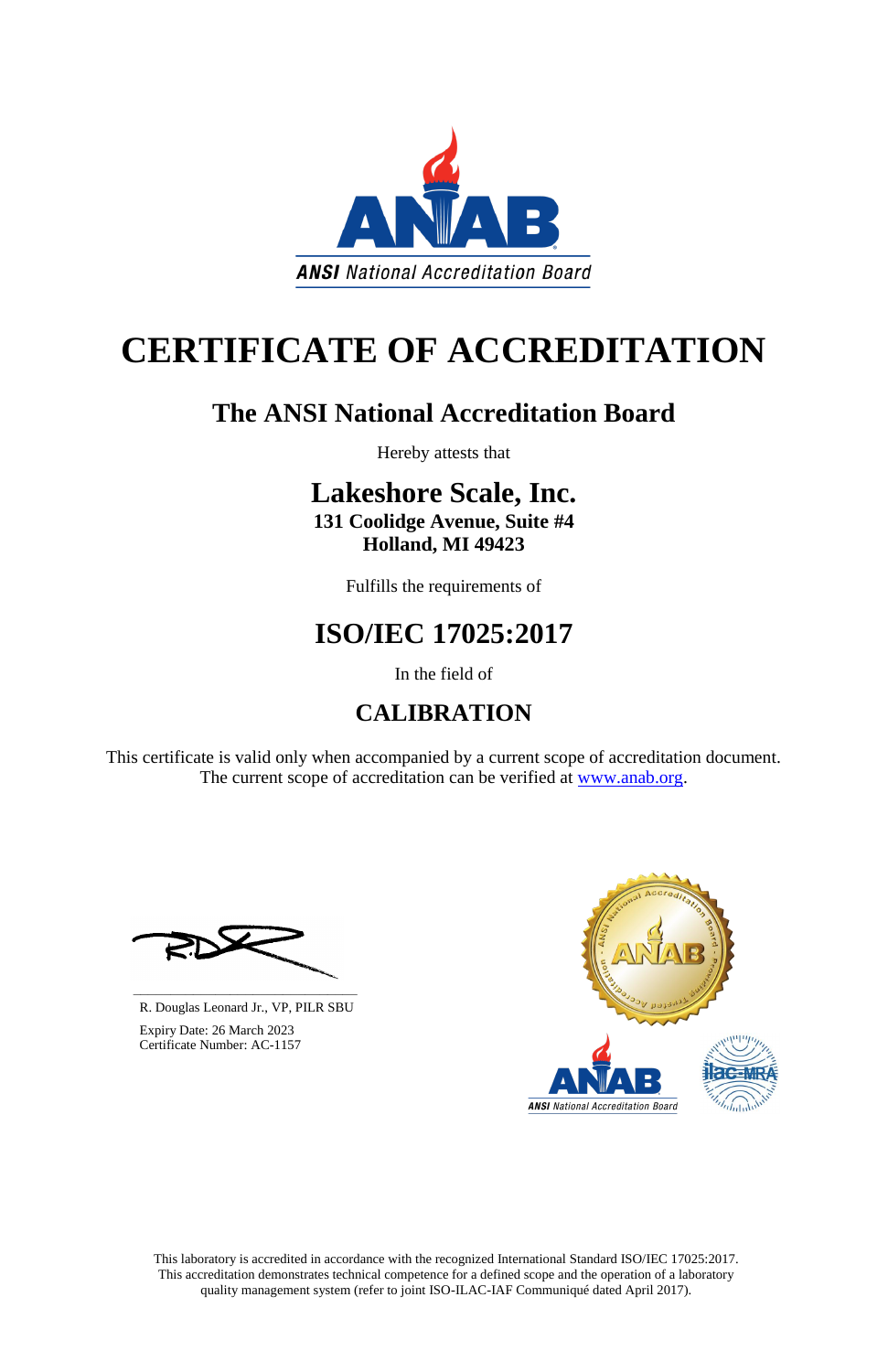

#### **SCOPE OF ACCREDITATION TO ISO/IEC 17025:2017**

#### **Lakeshore Scale, Inc.**

131 Coolidge Avenue, Suite #4 Holland, MI 49423 Ryan Feenstra 616-494-9960

#### **CALIBRATION**

Valid to: **March 26, 2023** Certificate Number: **AC-1157** 

#### **Mass and Mass Related**

| <b>Parameter/Equipment</b>             | Range                 | <b>Expanded Uncertainty of</b><br><b>Measurement</b> $(+/-)$ | <b>Reference Standard,</b><br>Method, and/or Equipment |
|----------------------------------------|-----------------------|--------------------------------------------------------------|--------------------------------------------------------|
| Analytical Balances <sup>1</sup>       |                       |                                                              | <b>ASTM Class 1 Weights</b>                            |
| $(0.1 \text{ mg resolution})$          | Up to $250 g$         | $0.8$ mg                                                     |                                                        |
| Precision Balances <sup>1</sup>        |                       |                                                              |                                                        |
| $(0.01$ g resolution)                  | Up to $6 \text{ kg}$  | $0.02$ g                                                     | <b>ASTM Class 1 Weights</b>                            |
| $(0.1$ g resolution)                   | Up to $12 \text{ kg}$ | 0.7 <sub>g</sub>                                             |                                                        |
| Industrial Balances <sup>1</sup>       |                       |                                                              |                                                        |
| $(1$ g resolution)                     | Up to $40 \text{ kg}$ | 5g                                                           | <b>NIST Class F Weights</b>                            |
| Scales <sup><math>1</math></sup>       |                       |                                                              |                                                        |
| $(0.001$ lb resolution)                | Up to $10 lb$         | $0.002$ lb                                                   |                                                        |
| $(0.005$ lb resolution)                | Up to $50$ lb         | $0.01$ lb                                                    |                                                        |
| $(0.01$ lb resolution)                 | Up to 100 lb          | $0.02$ lb                                                    | <b>NIST Class F Weights</b>                            |
| $(0.05$ lb resolution)                 | Up to 500 lb          | $0.1$ lb                                                     |                                                        |
| $(0.5$ lb resolution)                  | Up to $5000$ lb       | 1 <sub>lb</sub>                                              |                                                        |
| (10 lb resolution)                     | Up to 40 000 lb       | 20 <sub>1b</sub>                                             |                                                        |
| Force Gauges <sup><math>1</math></sup> |                       |                                                              |                                                        |
| $(0.01$ lb resolution)                 | Up to $50$ lb         | $0.02$ lbf                                                   |                                                        |
| $(0.1$ lb resolution)                  | Up to 100 lb          | $0.2$ lbf                                                    | <b>NIST Class F Weights</b>                            |
| $(0.1$ lb resolution)                  | Up to 200 lb          | $0.2$ lbf                                                    |                                                        |
| $(0.1$ lb resolution)                  | Up to 300 lb          | $0.2$ lbf                                                    |                                                        |

Calibration and Measurement Capability (CMC) is expressed in terms of the measurement parameter, measurement range, expanded uncertainty of measurement and reference standard, method, and/or equipment. The expanded uncertainty of measurement is expressed as the standard uncertainty of the measurement multiplied by a coverage factor of 2 (*k*=2), corresponding to a confidence level of approximately 95%.